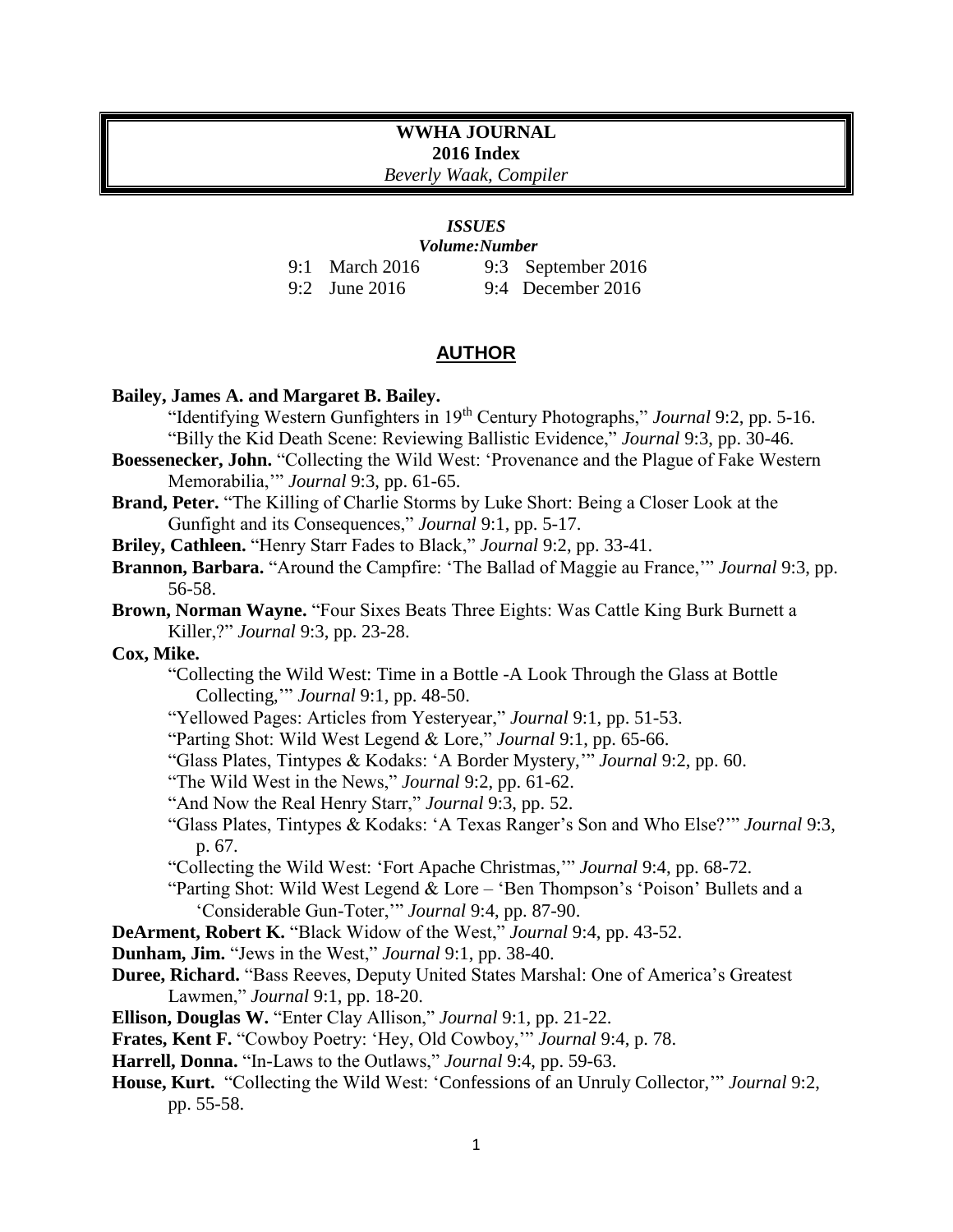**Jackson, Wayne.** "Remember the Alamo," *Journal* 9:1, pp. 41-42.

**Kuegler, Dietmar.** "The Coffeyville Raid, October 1892," *Journal* 9:1, pp. 23-33.

**Lewis, Preston.** 

"The Frontier Felines: The Cat-astrophic West," *Journal* 9:4, pp. 5-17.

"The Wild West in the News," *Journal* 9:4, pp. 75-76.

"The Wry, Wry, West: 'Billy the Kidder or Ode to a Recently Discovered Tintype,'" *Journal* 9:4, pp. 77-78.

**Linder, Shirley Ayn.** "Doc Holliday in Texas," *Journal* 9:2, pp. 43-47.

**Lobdill, Jerry J.** "Enduring Mysteries of the 1917 Thomas Lyons Murder Case," *Journal* 9:3, pp. 47-51.

**Marquez, Paul Matthew.** "Around the Campfire: 'Cowboy Poetry 'The Winds of South Park,'" *Journal* 9:3, p. 72.

**Potter, Pam.** "Mining the Past," *Journal* 9:2, pp. 51-52.

**Scott, Kim Allen.** "No Duty to Retreat in Pike County," *Journal* 9:4, pp. 53-58.

### **Smokov, Mark T.**

"Belle Fourche: The Early Years of the Hole-in-the-Wall Gang," *Journal* 9:2, pp. 17-32. "Between Escape and Death, Kid Curry's Last Year," *Journal* 9:4, pp. 27-42.

**Thompson, Edgar H.** "The West: Wanted Dead or Alive," *Journal* 9:2, pp. 48-49.

# **Trimble, Marshall**.

"Around the Campfire: 'Traveling by Stagecoach Not for Sissies,'" *Journal* 9:1, pp. 44- 45.

"Around the Campfire: 'Guns and 'Wild Roses': Buckskin Frank Leslie," *Journal* 9:4, pp. 64-65.

- Weiss, Harold J., Jr. "Alternative Scenarios: Three Late 19<sup>th</sup> Century Texas Ranger 'What Ifs,'" *Journal* 9:4, pp. 18-26.
- **Woggon, Ron.** "The Murder of John Van Houten: Tombstone's Coldest Case," *Journal* 9:3, pp. 6-22.

**Wright, David.** "Charles E. Bakewell, Leadville Cop Killer," *Journal* 9:1, pp. 34-37.

**Young, Roy B.** "Reading the West: 'Book Notes,'" *Journal* 9:4, pp. 79-80.

# **SUBJECT**

- **6666 Ranch.** Brown, Norman Wayne. "Four Sixes Beats Three Eights: Was Cattle King Burk Burnett a Killer,?" *Journal* 9:3, pp. 23-28.
- **Adkins, Sam.** Smokov, Mark T. "Between Escape and Death, Kid Curry's Last Year," *Journal* 9:4, pp. 27-42.

**Alamo, The.** Jackson, Wayne**.** "Remember the Alamo," *Journal* 9:1, pp. 41-42.

**Allison, Clay.** Ellison, Douglas W. "Enter Clay Allison," *Journal* 9:1, pp. 21-22.

- **Ames, Frank "Tinker."** Woggon, Ron. "The Murder of John Van Houten: Tombstone's Coldest Case," *Journal* 9:3, pp. 6-22.
- **Articles from Vintage Newspapers.** Cox, Mike. "Yellowed Pages: Articles from Yesteryear," *Journal* 9:1, pp. 51-53.
- **Au France, Maggie.** Brannon, Barbara. "Around the Campfire: 'The Ballad of Maggie au France,'" *Journal* 9:3, pp. 56-58.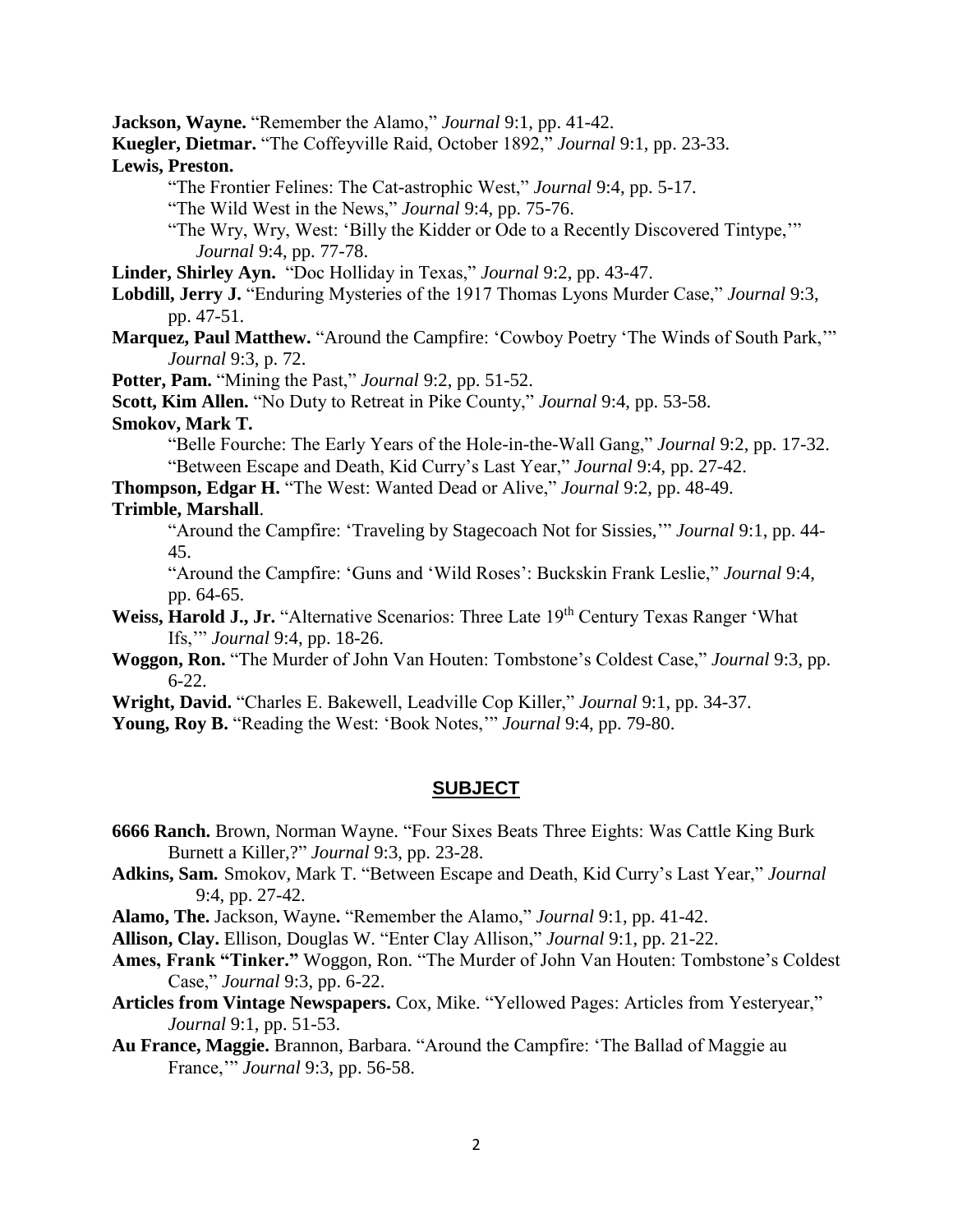**Bakewell, Charles E.** Wright, David. "Charles E. Bakewell, Leadville Cop Killer," *Journal* 9:1, pp. 34-37.

- **"Ballad of Maggie au France, The."** Brannon, Barbara. "Around the Campfire: 'The Ballad of Maggie au France,'" *Journal* 9:3, pp. 56-58.
- **Ballistic Evidence in Billy the Kid death.** Bailey, James A. and Margaret B. Bailey. "Billy the Kid Death Scene: Reviewing Ballistic Evidence," *Journal* 9:3, pp. 30-46.
- **Belle Fourche.** Smokov, Mark T. "Belle Fourche: The Early Years of the Hole-in-the-Wall Gang," *Journal* 9:2, pp. 17-32.
- **Bibo, Solomon.** Dunham, Jim. "Jews in the West," *Journal* 9:1, pp. 38-40.

#### **Billy The Kid**

- Bailey, James A. and Margaret B. Bailey."Identifying Western Gunfighters in 19th Century Photographs," *Journal* 9:2, pp. 5-16.
- Bailey, James A. and Margaret B. Bailey. "Billy the Kid Death Scene: Reviewing Ballistic Evidence," *Journal* 9:3, pp. 30-46.
- **Black Widow, The (Mrose, Buela Helen Williams.)** DeArment, R.K. "Black Widow of the West," *Journal* 9:4, pp. 43-52.
- **Bonney, William.** (*See Billy The Kid* .)
- **Bottle Collecting.** Cox, Mike. "Time in a Bottle: A Look Through the Glass at Bottle Collecting," *Journal* 9:1, pp. 38-50.
- **Brooks, Julius and Fanny.** Dunham, Jim. "Jews in the West," *Journal* 9:1, pp. 38-40.
- **Burnet, Samuel "Burk."** Brown, Norman Wayne. "Four Sixes Beats Three Eights: Was Cattle King Burk Burnett a Killer?" *Journal* 9:3, pp. 23-28.
- **Carville, John.** Wright, David. "Charles E. Bakewell, Leadville Cop Killer," *Journal* 9:1, pp. 34-37.
- **Cassidy, James.** Woggon, Ron**.** "The Murder of John Van Houten: Tombstone's Coldest Case," *Journal* 9:3, pp. 6-22.
- **Cats in the West.** Lewis, Preston. "The Frontier Felines: The Cat-astrophic West," *Journal* 9:4, pp. 5-17.
- **Claiborne, Billy.** "Around the Campfire: 'Guns and 'Wild Roses': Buckskin Frank Leslie," *Journal* 9:4, pp. 64-65.
- **Clark, W. G. "Windy Bill."** Lobdill, Jerry J. "Enduring Mysteries of the 1917 Thomas Lyons Murder Case," *Journal* 9:3, pp. 47-51.
- **Coffeyville Raid, The.** Kuegler, Dietmar. "The Coffeyville Raid, October 1892," *Journal* 9:1, pp. 23-33.
- **Coggin, Millard.** Lyons, Thomas. Lobdill, Jerry J. "Enduring Mysteries of the 1917 Thomas Lyons Murder Case," *Journal* 9:3, pp. 47-51.
- **Coggin, T.J.** Lyons, Thomas. Lobdill, Jerry J. "Enduring Mysteries of the 1917 Thomas Lyons Murder Case," *Journal* 9:3, pp. 47-51.

## **Cowboy Poetry.**

Marquez, Paul Matthew. "Cowboy Poetry: 'The Winds of South Park,'" *Journal* 9:3, p. 72.

Frates, Kent F. "Cowboy Poetry: 'Hey, Old Cowboy,'" *Journal* 9:4, p. 78.

## **Curry, George.**

Smokov, Mark T. "Belle Fourche: The Early Years of the Hole-in-the-Wall Gang," *Journal* 9:2, pp. 17-32.

# **Curry, Harvey "Kid."**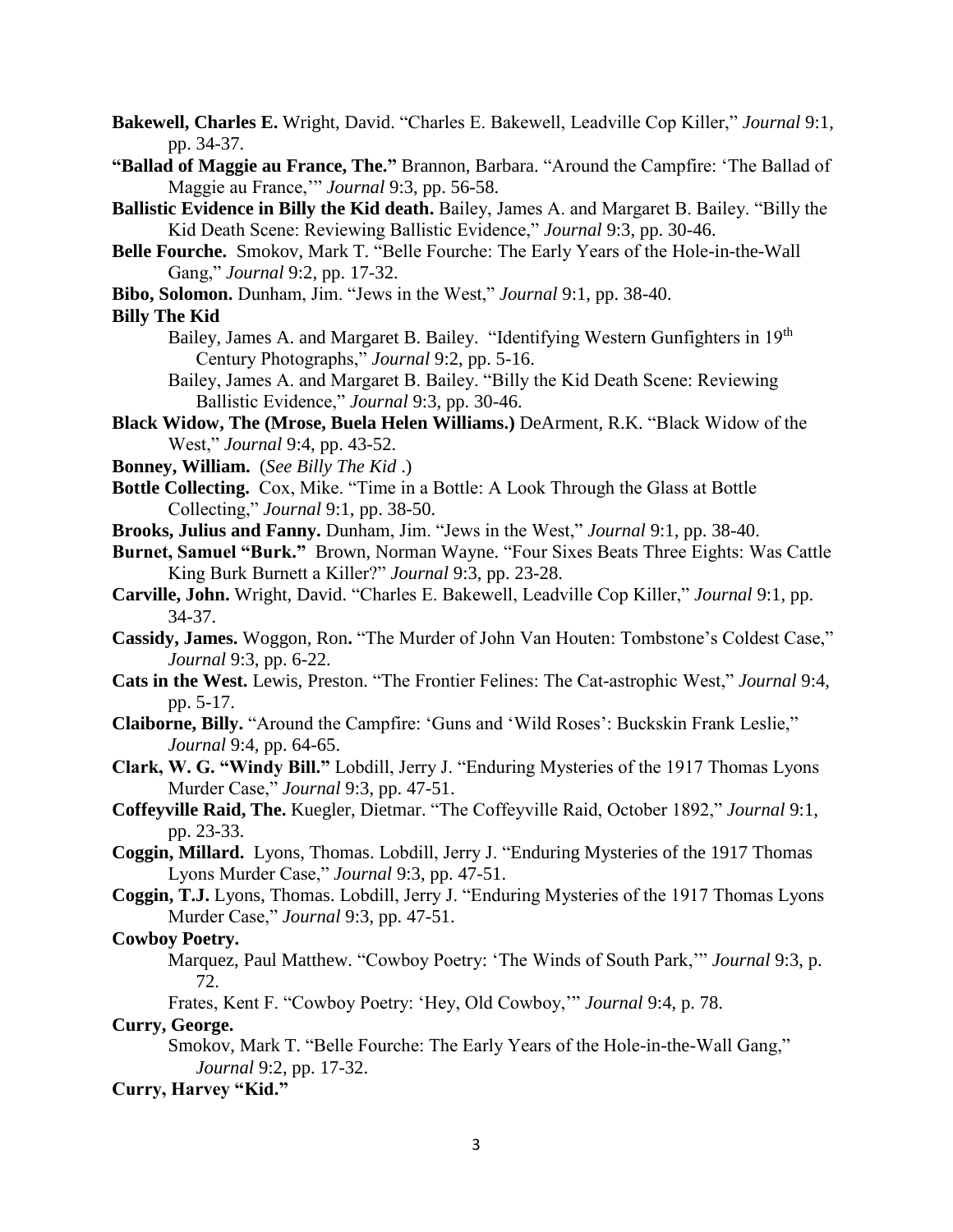- Smokov, Mark T. "Belle Fourche: The Early Years of the Hole-in-the-Wall Gang," *Journal* 9:2, pp. 17-32.
- Smokov, Mark T. "Between Escape and Death, Kid Curry's Last Year," *Journal* 9:4, pp. 27-42.
- **Dalton Gang.** Kuegler, Dietmar. "The Coffeyville Raid, October 1892," *Journal* 9:1, pp. 23-33.
- **Divine, Robert M.** Smokov, Mark T. "Belle Fourche: The Early Years of the Hole-in-the-Wall Gang," *Journal* 9:2, pp. 17-32.
- **Holliday, John Henry "Doc."** Linder, Shirley Ayn."Doc Holliday in Texas," *Journal* 9:2, pp. 43-47.
- **Earp, Josephine Marcus**. Dunham, Jim. "Jews in the West," *Journal* 9:1, pp. 38-40.
- **Earp, Virgil.** Brand, Peter. "The Killing of Charlie Storms by Luke Short: Being a Closer Look at the Gunfight and its Consequences," *Journal* 9:1, pp. 5-17.
- **Earp, Wyatt.** Brand, Peter. "The Killing of Charlie Storms by Luke Short: Being a Closer Look at the Gunfight and its Consequences," *Journal* 9:1, pp. 5-17.
- **Fort Apache, Arizona.** Cox, Mike. "Collecting the Wild West: Fort Apache Christmas," *Journal* 9:4, pp. 68-72.
- **Garrett, Patrick.** Bailey, James A. and Margaret B. Bailey. "Billy the Kid Death Scene: Reviewing Ballistic Evidence," *Journal* 9:3, pp. 30-46.
- **Graves, S.L. "Snaky Sam."** Brown, Norman Wayne. "Four Sixes Beats Three Eights: Was Cattle King Burk Burnett a Killer,?" *Journal* 9:3, pp. 23-28.
- **Gunfighters.** Bailey, James A. and Margaret B. Bailey."Identifying Western Gunfighters in 19th Century Photographs," *Journal* 9:2, pp. 5-16.
- **Handy, Suze.** Harrell, Donna. "In-Laws to the Outlaws," *Journal* 9:4, pp. 59-63.
- **Hardin, John Wesley.** DeArment, R.K. "Black Widow of the West," *Journal* 9:4, pp. 43-52.
- **Hole-in-the-Wall Gang.** Smokov, Mark T. "Belle Fourche: The Early Years of the Hole-in-the-Wall Gang," *Journal* 9:2, pp. 17-32.
- **Hook, George.** Wright, David. "Charles E. Bakewell, Leadville Cop Killer," *Journal* 9:1, pp. 34-37.
- **James, Jesse.** Bailey, James A. and Margaret B. Bailey."Identifying Western Gunfighters in 19th Century Photographs," *Journal* 9:2, pp. 5-16.
- **James-Younger Gang.** Harrell, Donna. "In-Laws to the Outlaws," *Journal* 9:4, pp. 59-63.
- Jay, Al. Brown, Norman Wayne. "Four Sixes Beats Three Eights: Was Cattle King Burk Burnett a Killer,?" *Journal* 9:3, pp. 23-28.
- **Jay, Cherokee.** Brown, Norman Wayne. "Four Sixes Beats Three Eights: Was Cattle King Burk Burnett a Killer,?" *Journal* 9:3, pp. 23-28.
- **Johnson County War.** Smokov, Mark T. "Belle Fourche: The Early Years of the Hole-in-the-Wall Gang," *Journal* 9:2, pp. 17-32.
- **Kilgore, William L.** Scott, Kim Allen. "No Duty to Retreat in Pike County," *Journal* 9:4, pp. 53-58.
- **Lafoon, Jugurtha "Guff."** Brown, Norman Wayne. "Four Sixes Beats Three Eights: Was Cattle King Burk Burnett a Killer?," *Journal* 9:3, pp. 23-28.
- **Leadville, Colorado.** Wright, David. "Charles E. Bakewell, Leadville Cop Killer," *Journal* 9:1, pp. 34-37.
- **Leslie, "Buckskin" Frank.** "Around the Campfire: Guns and 'Wild Roses': Buckskin Frank Leslie," *Journal* 9:4, pp. 64-65.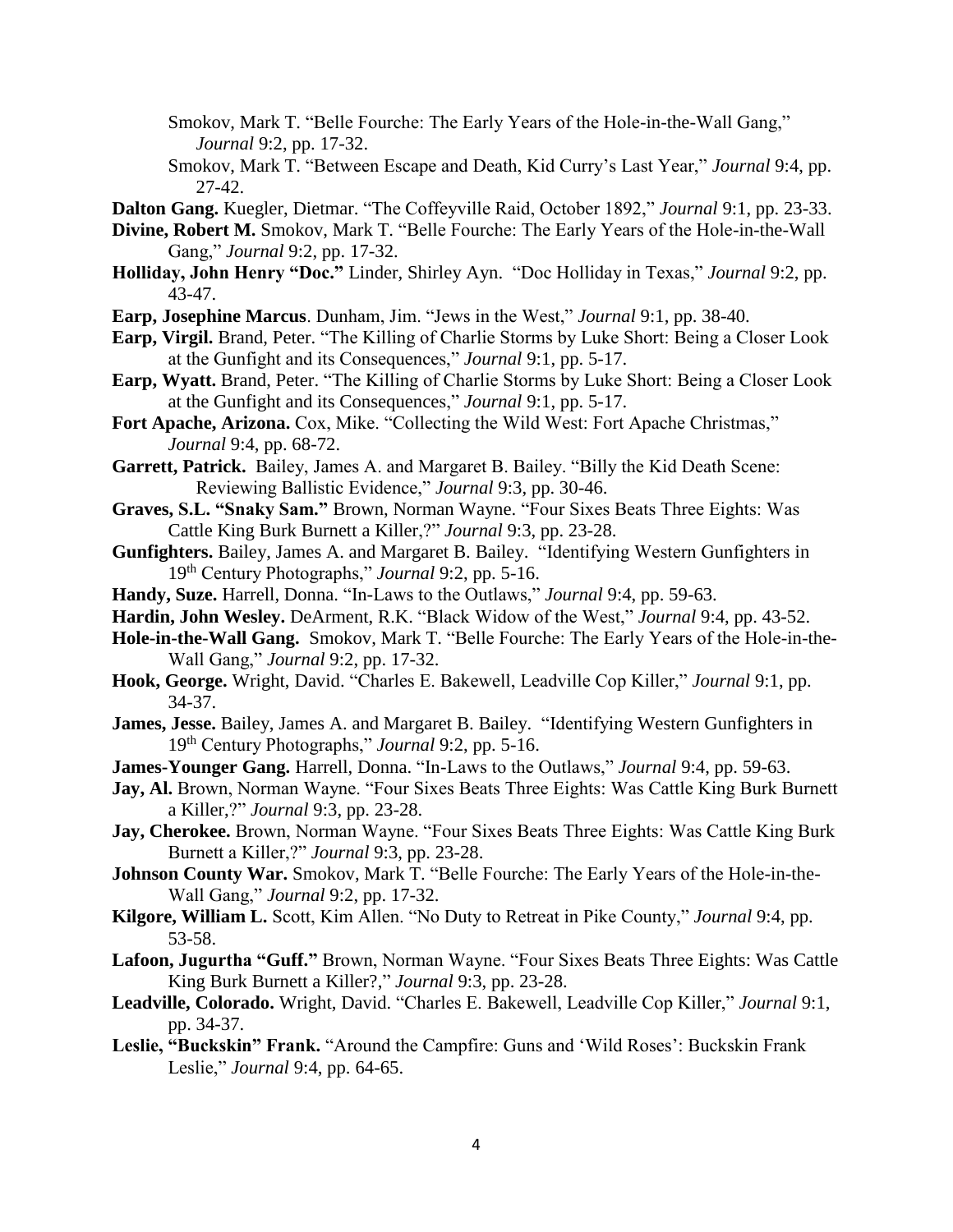- **Little Pittsburg Mine.** Wright, David. "Charles E. Bakewell, Leadville Cop Killer," *Journal*  9:1, pp. 34-37.
- **Lyons, Thomas.** Lobdill, Jerry J. "Enduring Mysteries of the 1917 Thomas Lyons Murder Case," *Journal* 9:3, pp. 47-51.
- **Mann "White Slave" Act.** Brannon, Barbara. "Around the Campfire: 'The Ballad of Maggie au France,'" *Journal* 9:3, pp. 56-58.
- **Masterson, Bat.** Brand, Peter. "The Killing of Charlie Storms by Luke Short: Being a Closer Look at the Gunfight and its Consequences," *Journal* 9:1, pp. 5-17.
- **Maxwell, Peter.** Bailey, James A. and Margaret B. Bailey. "Billy the Kid Death Scene: Reviewing Ballistic Evidence," *Journal* 9:3, pp. 30-46.
- **Miller, Jim.** Lobdill, Jerry J. "Enduring Mysteries of the 1917 Thomas Lyons Murder Case," *Journal* 9:3, pp. 47-51.
- **Morrison, T.A.** Lobdill, Jerry J. "Enduring Mysteries of the 1917 Thomas Lyons Murder Case," *Journal* 9:3, pp. 47-51.
- **Mrose, Buela Helen Williams ("The Black Widow".** DeArment, R.K. "Black Widow of the West," *Journal* 9:4, pp. 43-52.
- **Mrose, Martin.** DeArment, R.K. "Black Widow of the West," *Journal* 9:4, pp. 43-52.
- **Mullens, Joseph P.** Woggon, Ron. "The Murder of John Van Houten: Tombstone's Coldest Case," *Journal* 9:3, pp. 6-22.
- **O'Day, Tom.** Smokov, Mark T. "Belle Fourche: The Early Years of the Hole-in-the-Wall Gang," *Journal* 9:2, pp. 17-32.
- Poe, John W. Bailey, James A. and Margaret B. Bailey. "Billy the Kid Death Scene: Reviewing Ballistic Evidence," *Journal* 9:3, pp. 30-46.
- **Provenance.** Boessenecker, John. "Collecting the Wild West: 'Provenance and the Plague of Fake Western Memorabilia,'" *Journal* 9:3, pp. 61-65.
- **Reeves, Bass.** Duree, Richard. "Bass Reeves, Deputy United States Marshal: One of America's Greatest Lawmen," *Journal* 9:1, pp. 18-20.
- **Rische, August.** Wright, David. "Charles E. Bakewell, Leadville Cop Killer," *Journal* 9:1, pp. 34-37.
- **Rose, Joshua "Kit."** Harrell, Donna. "In-Laws to the Outlaws," *Journal* 9:4, pp. 59-63.
- **Sayers, Farley.** Brown, Norman Wayne. "Four Sixes Beats Three Eights: Was Cattle King Burk Burnett a Killer,?" *Journal* 9:3, pp. 23-28.
- **Simon, Joseph.** Dunham, Jim. "Jews in the West," *Journal* 9:1, pp. 38-40.
- **Short, Luke.** Brand, Peter. "The Killing of Charlie Storms by Luke Short: Being a Closer Look at the Gunfight and its Consequences," *Journal* 9:1, pp. 5-17.
- **Stagecoaches.** Trimble, Marshall. "Around the Campfire: 'Traveling by Stagecoach Not for Sissies,'" *Journal* 9:1, pp. 44-45.

### **Starr, Henry.**

Briley, Cathleen. "Henry Starr Fades to Black," *Journal* 9:2, pp. 33-41.

- Cox, Mike. "And Now the Real Henry Starr," *Journal* 9:3, pp. 52.
- **Stilwell, Frank C.** Woggon, Ron. "The Murder of John Van Houten: Tombstone's Coldest Case," *Journal* 9:3, pp. 6-22.
- **Storms, Charlie.** Brand, Peter. "The Killing of Charlie Storms by Luke Short: Being a Closer Look at the Gunfight and its Consequences," *Journal* 9:1, pp. 5-17.
- **Stuart, Lorester.** Wright, David. "Charles E. Bakewell, Leadville Cop Killer," *Journal* 9:1, pp. 34-37.